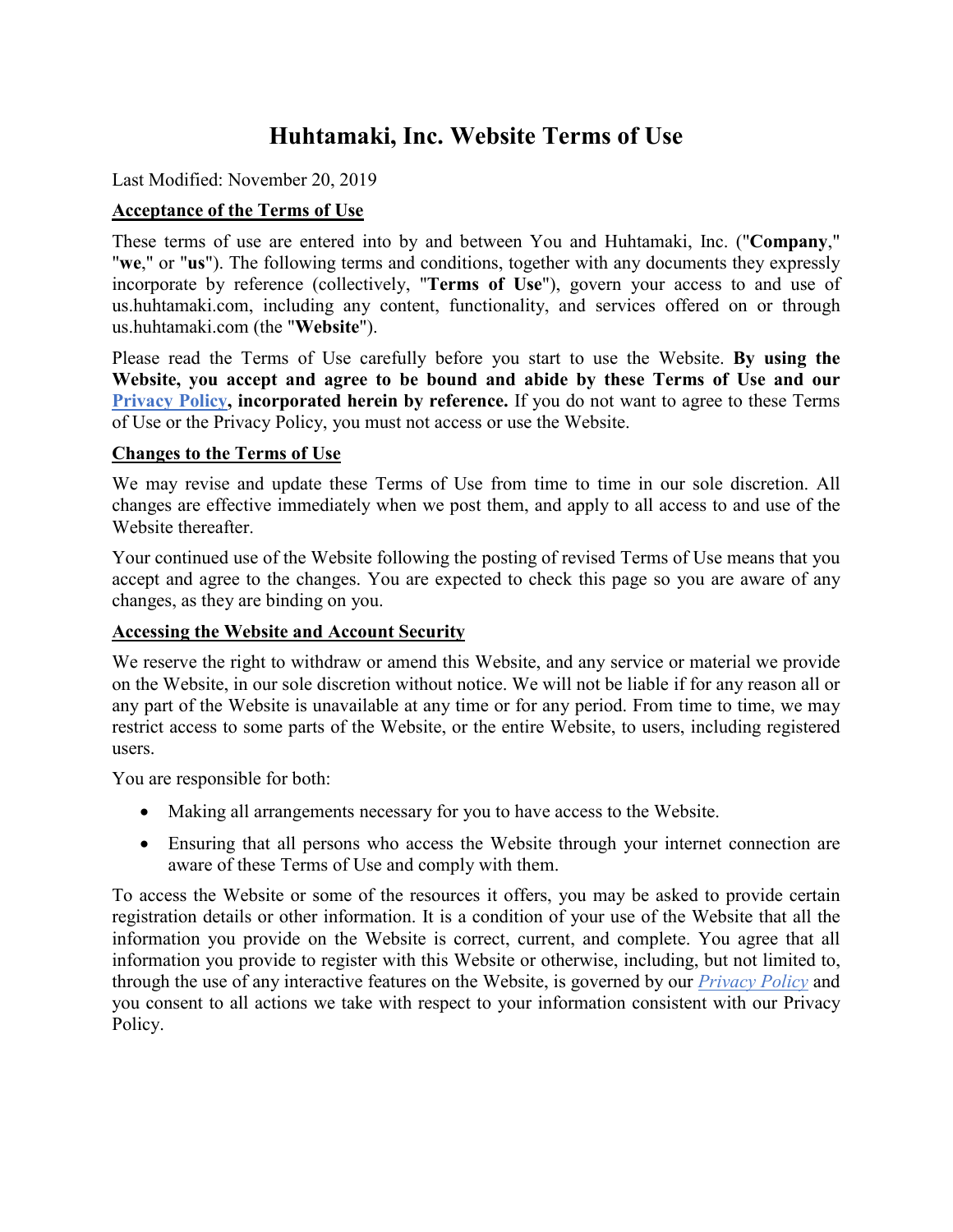## **Intellectual Property Rights**

The Website and its entire contents, features, and functionality (including but not limited to all information, software, text, displays, images, video, and audio, and the design, selection, and arrangement thereof) are owned by the Company, its licensors, or other providers of such material and are protected by United States and international copyright, trademark, patent, trade secret, and other intellectual property or proprietary rights laws.

These Terms of Use permit you to use the Website for your personal, non-commercial use only. You must not reproduce, distribute, modify, create derivative works of, publicly display, publicly perform, republish, download, store, or transmit any of the material on our Website, except as follows:

- Your computer may temporarily store copies of such materials in RAM incidental to your accessing and viewing those materials.
- You may store files that are automatically cached by your Web browser for display enhancement purposes.
- You may print or download one copy of a reasonable number of pages of the Website for your own personal, non-commercial use and not for further reproduction, publication, or distribution.

You must not:

- Modify copies of any materials from this site.
- Use any illustrations, photographs, video or audio sequences, or any graphics separately from the accompanying text.
- Delete or alter any copyright, trademark, or other proprietary rights notices from copies of materials from this site.

You must not access or use for any commercial purposes any part of the Website or any services or materials available through the Website.

If you print, copy, modify, download, or otherwise use or provide any other person with access to any part of the Website in breach of the Terms of Use, your right to use the Website will stop immediately and you must, at our option, return or destroy any copies of the materials you have made. No right, title, or interest in or to the Website or any content on the Website is transferred to you, and all rights not expressly granted are reserved by the Company. Any use of the Website not expressly permitted by these Terms of Use is a breach of these Terms of Use and may violate copyright, trademark, and other laws.

# **Trademarks**

The Company name, the Company's respective trademarks, including the Company logo, and all related names, logos, product and service names, designs, and slogans are trademarks of the Company or its affiliates or licensors. You must not use such marks without the prior written permission of the Company. All other names, logos, product and service names, designs, and slogans on this Website are the trademarks of their respective owners.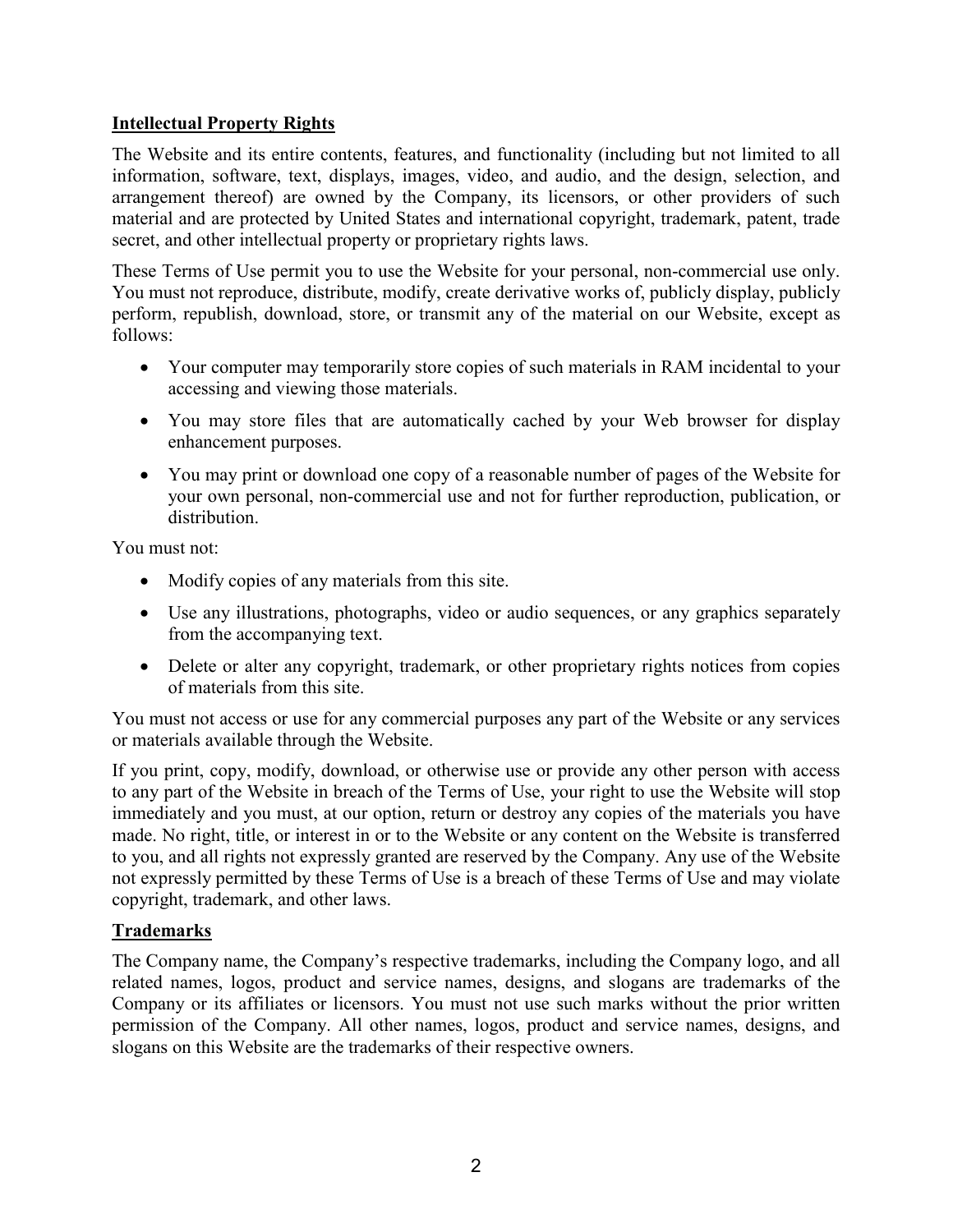# **Prohibited Uses**

You may use the Website only for lawful purposes and in accordance with these Terms of Use. You agree not to use the Website in any way that violates any applicable federal, state, local, or international law or regulation (including, without limitation, any laws regarding the export of data or software to and from the US or other countries).

Additionally, you agree not to:

- Use the Website in any manner that could disable, overburden, damage, or impair the site or interfere with any other party's use of the Website, including their ability to engage in real time activities through the Website.
- Use any robot, spider, or other automatic device, process, or means to access the Website for any purpose, including monitoring or copying any of the material on the Website.
- Use any manual process to monitor or copy any of the material on the Website, or for any other purpose not expressly authorized in these Terms of Use, without our prior written consent.
- Use any device, software, or routine that interferes with the proper working of the Website.
- Introduce any viruses, Trojan horses, worms, logic bombs, or other material that is malicious or technologically harmful.
- Attempt to gain unauthorized access to, interfere with, damage, or disrupt any parts of the Website, the server on which the Website is stored, or any server, computer, or database connected to the Website.
- Attack the Website via a denial-of-service attack or a distributed denial-of-service attack.
- Otherwise attempt to interfere with the proper working of the Website.

## **Reliance on Information Posted**

The information presented on or through the Website is made available solely for general information purposes. We do not warrant the accuracy, completeness, or usefulness of this information. Any reliance you place on such information is strictly at your own risk. We disclaim all liability and responsibility arising from any reliance placed on such materials by you or any other visitor to the Website, or by anyone who may be informed of any of its contents.

This Website may include/includes content provided by third parties, including materials provided by other users, bloggers, and third-party licensors, syndicators, aggregators, and/or reporting services. All statements and/or opinions expressed in these materials, and all articles and responses to questions and other content, other than the content provided by the Company, are solely the opinions and the responsibility of the person or entity providing those materials. These materials do not necessarily reflect the opinion of the Company. We are not responsible, or liable to you or any third party, for the content or accuracy of any materials provided by any third parties.

## **Changes to the Website**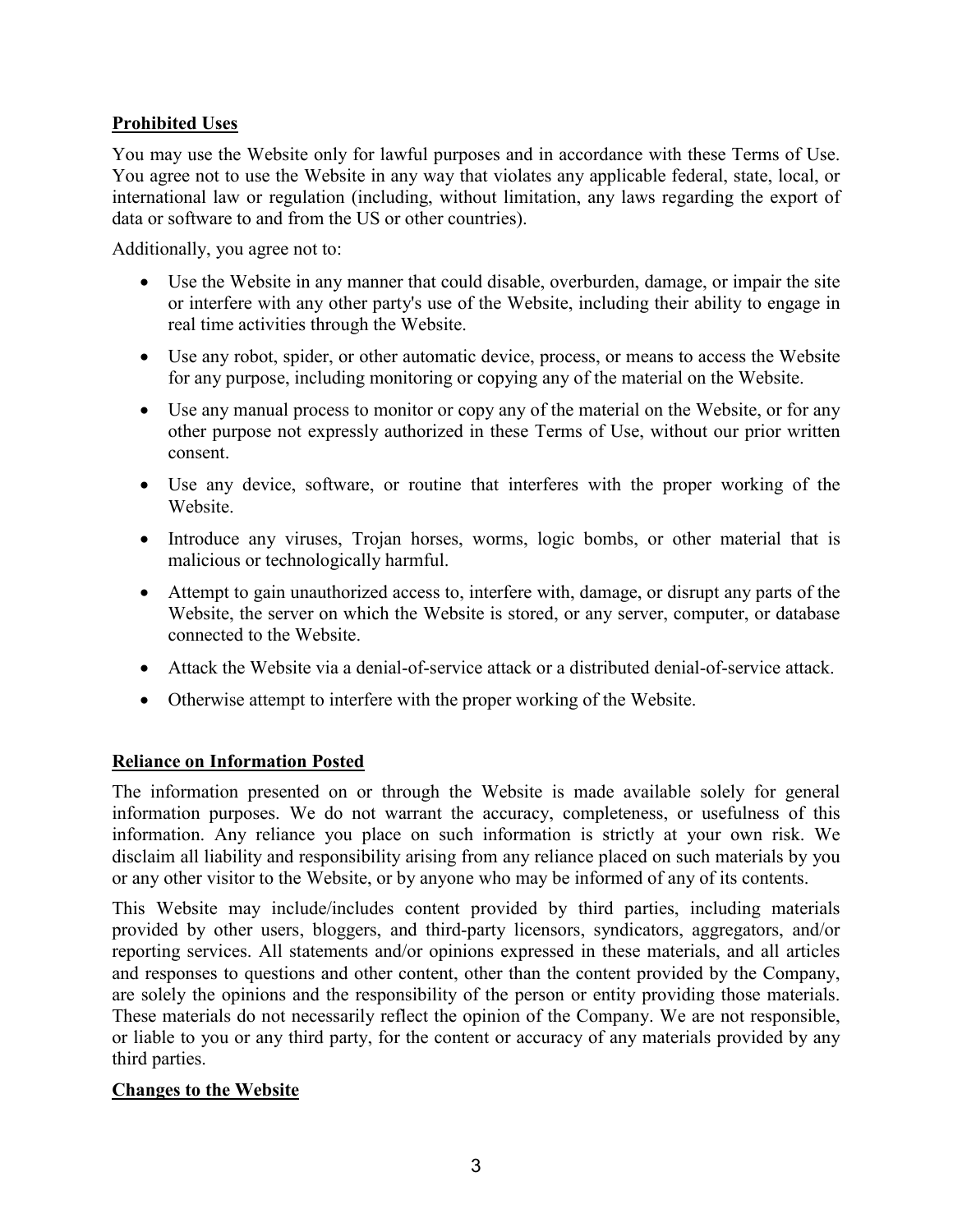We may update the content on this Website from time to time, but its content is not necessarily complete or up-to-date. Any of the material on the Website may be out of date at any given time, and we are under no obligation to update such material.

# **Information About You and Your Visits to the Website**

All information we collect on this Website is subject to our [Privacy Policy.](https://www.huhtamaki.com/en-us/north-america/about-us/privacy-policy/) By using the Website, you consent to all actions taken by us with respect to your information in compliance with the Privacy Policy.

# **Linking to the Website and Social Media Features**

You may link to our homepage, provided you do so in a way that is fair and legal and does not damage our reputation or take advantage of it, but you must not establish a link in such a way as to suggest any form of association, approval, or endorsement on our part without our express written consent.

This Website may provide certain social media features that enable you to:

- Link from your own or certain third-party websites to certain content on this Website.
- Send emails or other communications with certain content, or links to certain content, on this Website.
- Cause limited portions of content on this Website to be displayed or appear to be displayed on your own or certain third-party websites.

You may use these features solely as they are provided by us, solely with respect to the content they are displayed with, and otherwise in accordance with any additional terms and conditions we provide with respect to such features. Subject to the foregoing, you must not:

- Establish a link from any website that is not owned by you.
- Cause the Website or portions of it to be displayed on, or appear to be displayed by, any other site, for example, framing, deep linking, or in-line linking.
- Link to any part of the Website other than the homepage.
- Otherwise take any action with respect to the materials on this Website that is inconsistent with any other provision of these Terms of Use.

[The website from which you are linking, or on which you make certain content accessible, must comply in all respects with the Content Standards set out in these Terms of Use.]

You agree to cooperate with us in causing any unauthorized framing or linking immediately to stop. We reserve the right to withdraw linking permission without notice.

We may disable all or any social media features and any links at any time without notice in our discretion.

## **Links from the Website**

If the Website contains links to other sites and resources provided by third parties, these links are provided for your convenience only. This includes links contained in advertisements, including banner advertisements and sponsored links. We have no control over the contents of those sites or resources, and accept no responsibility for them or for any loss or damage that may arise from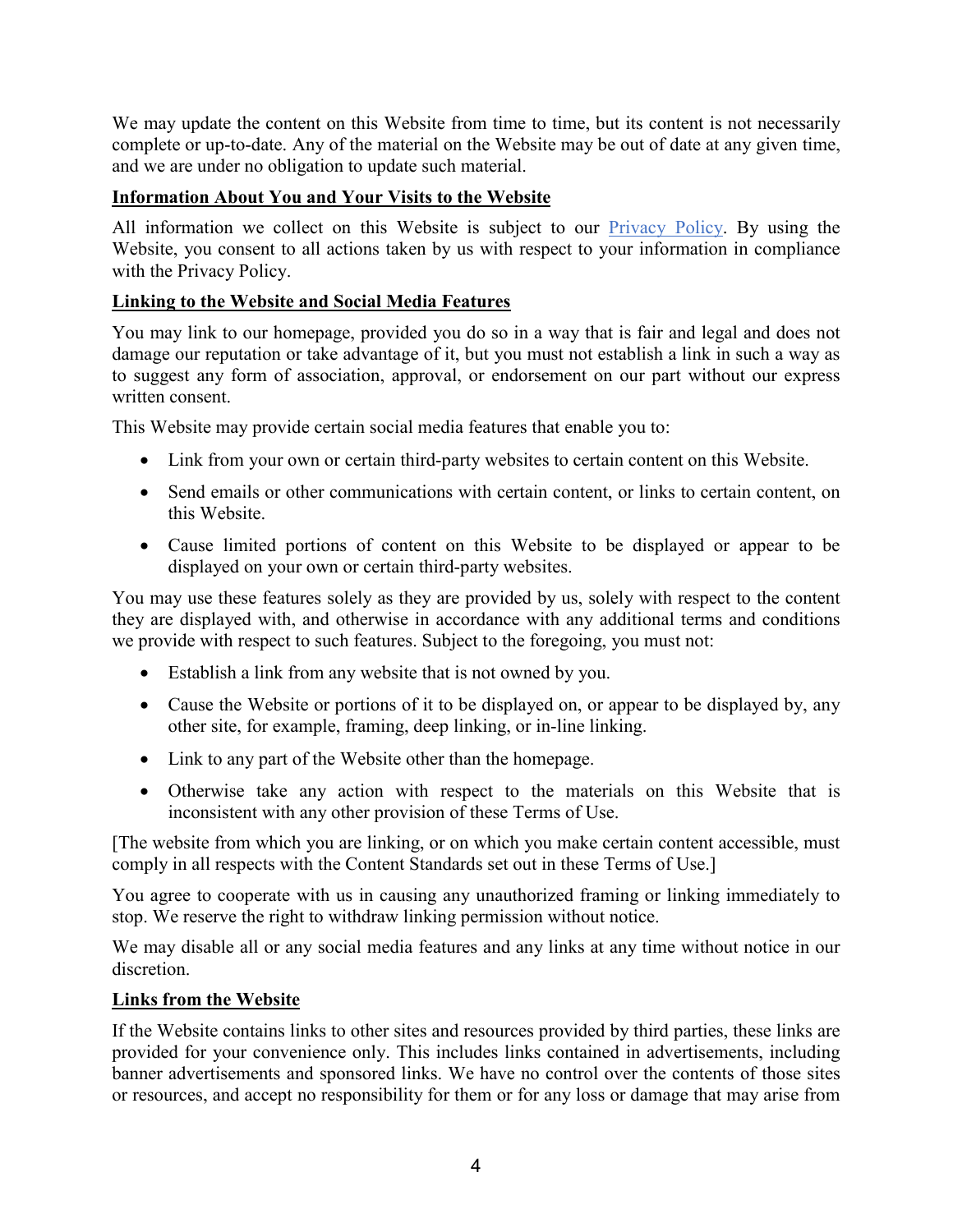your use of them. If you decide to access any of the third-party websites linked to this Website, you do so entirely at your own risk and subject to the terms and conditions of use for such websites.

#### **Geographic Restrictions**

The owner of the Website is based in the State of Kansas in the United States. We provide this Website for use only by persons located in the United States. We make no claims that the Website or any of its content is accessible or appropriate outside of the United States. Access to the Website may not be legal by certain persons or in certain countries. If you access the Website from outside the United States, you do so on your own initiative and are responsible for compliance with local laws.

#### **Disclaimer of Warranties**

You understand that we cannot and do not guarantee or warrant that files available for downloading from the internet or the Website will be free of viruses or other destructive code. You are responsible for implementing sufficient procedures and checkpoints to satisfy your particular requirements for anti-virus protection and accuracy of data input and output, and for maintaining a means external to our site for any reconstruction of any lost data. TO THE FULLEST EXTENT PROVIDED BY LAW, WE WILL NOT BE LIABLE FOR ANY LOSS OR DAMAGE CAUSED BY A DISTRIBUTED DENIAL-OF-SERVICE ATTACK, VIRUSES, OR OTHER TECHNOLOGICALLY HARMFUL MATERIAL THAT MAY INFECT YOUR COMPUTER EQUIPMENT, COMPUTER PROGRAMS, DATA, OR OTHER PROPRIETARY MATERIAL DUE TO YOUR USE OF THE WEBSITE OR ANY SERVICES OR ITEMS OBTAINED THROUGH THE WEBSITE OR TO YOUR DOWNLOADING OF ANY MATERIAL POSTED ON IT, OR ON ANY WEBSITE LINKED TO IT.

YOUR USE OF THE WEBSITE, ITS CONTENT, AND ANY SERVICES OR ITEMS OBTAINED THROUGH THE WEBSITE IS AT YOUR OWN RISK. THE WEBSITE, ITS CONTENT, AND ANY SERVICES OR ITEMS OBTAINED THROUGH THE WEBSITE ARE PROVIDED ON AN "AS IS" AND "AS AVAILABLE" BASIS, WITHOUT ANY WARRANTIES OF ANY KIND, EITHER EXPRESS OR IMPLIED. NEITHER THE COMPANY NOR ANY PERSON ASSOCIATED WITH THE COMPANY MAKES ANY WARRANTY OR REPRESENTATION WITH RESPECT TO THE COMPLETENESS, SECURITY, RELIABILITY, QUALITY, ACCURACY, OR AVAILABILITY OF THE WEBSITE. WITHOUT LIMITING THE FOREGOING, NEITHER THE COMPANY NOR ANYONE ASSOCIATED WITH THE COMPANY REPRESENTS OR WARRANTS THAT THE WEBSITE, ITS CONTENT, OR ANY SERVICES OR ITEMS OBTAINED THROUGH THE WEBSITE WILL BE ACCURATE, RELIABLE, ERROR-FREE, OR UNINTERRUPTED, THAT DEFECTS WILL BE CORRECTED, THAT OUR SITE OR THE SERVER THAT MAKES IT AVAILABLE ARE FREE OF VIRUSES OR OTHER HARMFUL COMPONENTS, OR THAT THE WEBSITE OR ANY SERVICES OR ITEMS OBTAINED THROUGH THE WEBSITE WILL OTHERWISE MEET YOUR NEEDS OR EXPECTATIONS.

TO THE FULLEST EXTENT PROVIDED BY LAW, THE COMPANY HEREBY DISCLAIMS ALL WARRANTIES OF ANY KIND, WHETHER EXPRESS OR IMPLIED, STATUTORY, OR OTHERWISE, INCLUDING BUT NOT LIMITED TO ANY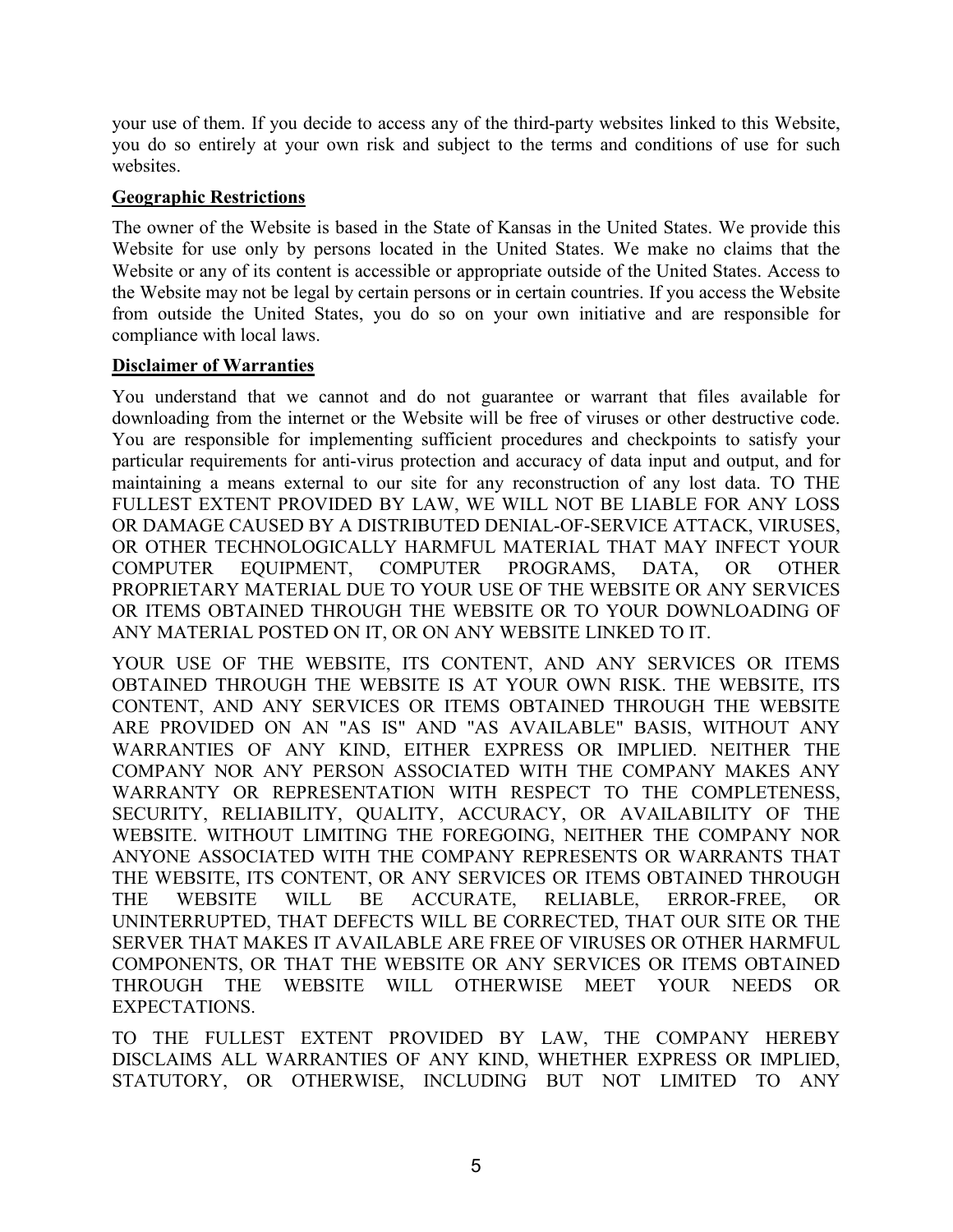WARRANTIES OF MERCHANTABILITY, NON-INFRINGEMENT, AND FITNESS FOR PARTICULAR PURPOSE.

THE FOREGOING DOES NOT AFFECT ANY WARRANTIES THAT CANNOT BE EXCLUDED OR LIMITED UNDER APPLICABLE LAW.

# **Limitation on Liability**

TO THE FULLEST EXTENT PROVIDED BY LAW, IN NO EVENT WILL THE COMPANY, ITS AFFILIATES, OR THEIR LICENSORS, SERVICE PROVIDERS, EMPLOYEES, AGENTS, OFFICERS, OR DIRECTORS BE LIABLE FOR DAMAGES OF ANY KIND, UNDER ANY LEGAL THEORY, ARISING OUT OF OR IN CONNECTION WITH YOUR USE, OR INABILITY TO USE, THE WEBSITE, ANY WEBSITES LINKED TO IT, ANY CONTENT ON THE WEBSITE OR SUCH OTHER WEBSITES, INCLUDING ANY DIRECT, INDIRECT, SPECIAL, INCIDENTAL, CONSEQUENTIAL, OR PUNITIVE DAMAGES, INCLUDING BUT NOT LIMITED TO, PERSONAL INJURY, PAIN AND SUFFERING, EMOTIONAL DISTRESS, LOSS OF REVENUE, LOSS OF PROFITS, LOSS OF BUSINESS OR ANTICIPATED SAVINGS, LOSS OF USE, LOSS OF GOODWILL, LOSS OF DATA, AND WHETHER CAUSED BY TORT (INCLUDING NEGLIGENCE), BREACH OF CONTRACT, OR OTHERWISE, EVEN IF FORESEEABLE.

The limitation of liability set out above does not apply to liability resulting from our gross negligence or willful misconduct or death or bodily injury caused by products you purchase through the site.

THE FOREGOING DOES NOT AFFECT ANY LIABILITY THAT CANNOT BE EXCLUDED OR LIMITED UNDER APPLICABLE LAW.

## **Indemnification**

You agree to defend, indemnify, and hold harmless the Company, its affiliates, licensors, and service providers, and its and their respective officers, directors, employees, contractors, agents, licensors, suppliers, successors, and assigns from and against any claims, liabilities, damages, judgments, awards, losses, costs, expenses, or fees (including reasonable attorneys' fees) arising out of or relating to your violation of these Terms of Use or your use of the Website, including, but not limited to, your User Contributions, any use of the Website's content, services, and products other than as expressly authorized in these Terms of Use, or your use of any information obtained from the Website.

## **Governing Law and Jurisdiction**

All matters relating to the Website and these Terms of Use, and any dispute or claim arising therefrom or related thereto (in each case, including non-contractual disputes or claims), shall be governed by and construed in accordance with the internal laws of the State of Kansas without giving effect to any choice or conflict of law provision or rule (whether of the State of Kansas or any other jurisdiction).

Any legal suit, action, or proceeding arising out of, or related to, these Terms of Use or the Website shall be instituted exclusively in the federal courts of the United States or the courts of the State of Kansas, in each case located in the City of Overland Park and County of Johnson, although we retain the right to bring any suit, action, or proceeding against you for breach of these Terms of Use in your country of residence or any other relevant country. You waive any